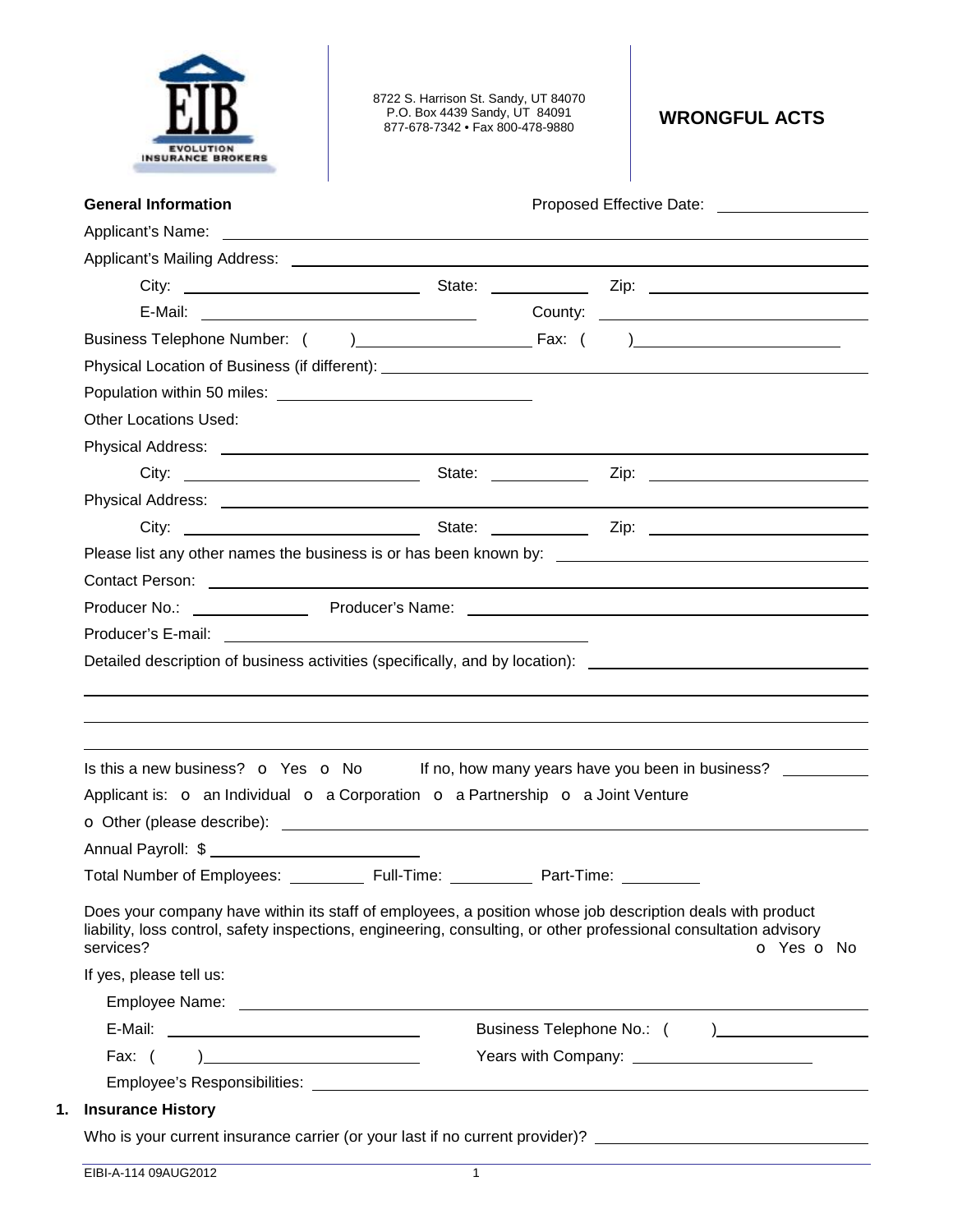Provide name(s) for all insurance companies that have provided Applicant insurance for the last three years:

|    |                            | Coverage:                                                                                             | Coverage:                                                                                                                                                                                       | Coverage:                                                                                                                                      |
|----|----------------------------|-------------------------------------------------------------------------------------------------------|-------------------------------------------------------------------------------------------------------------------------------------------------------------------------------------------------|------------------------------------------------------------------------------------------------------------------------------------------------|
|    | <b>Company Name</b>        |                                                                                                       |                                                                                                                                                                                                 |                                                                                                                                                |
|    | <b>Expiration Date</b>     |                                                                                                       |                                                                                                                                                                                                 |                                                                                                                                                |
|    | <b>Annual Premium</b>      | \$                                                                                                    | $\overline{\mathbb{S}}$                                                                                                                                                                         | $\mathbb{S}$                                                                                                                                   |
|    |                            | Completed Claims and Loss History form attached (REQUIRED)?                                           | Has the Applicant or any predecessor or related person or entity ever had a claim?<br>Has the Applicant, or anyone on the Applicant's behalf, attempted to place this risk in standard markets? | o Yes o No<br>O Yes O No<br>o Yes o No                                                                                                         |
|    |                            |                                                                                                       |                                                                                                                                                                                                 | If the standard markets are declining placement, please explain why: _______________________________                                           |
|    | <b>Desired Insurance</b>   |                                                                                                       |                                                                                                                                                                                                 |                                                                                                                                                |
|    | <b>Limit of Liability:</b> |                                                                                                       |                                                                                                                                                                                                 |                                                                                                                                                |
|    | $\circ$                    | \$100,000 per accident / \$300,000 aggregate                                                          |                                                                                                                                                                                                 |                                                                                                                                                |
|    | $\circ$                    | \$200,000 per accident / \$300,000 aggregate                                                          |                                                                                                                                                                                                 |                                                                                                                                                |
|    | $\mathbf{o}$               | \$250,000 per accident / \$500,000 aggregate                                                          |                                                                                                                                                                                                 |                                                                                                                                                |
|    | $\mathbf{o}$               | \$250,000 per accident / \$1,000,000 aggregate                                                        |                                                                                                                                                                                                 |                                                                                                                                                |
|    | <b>Business Activities</b> | 1. Annual Gross Income: \$<br>2. Person providing accounting and tax services:                        |                                                                                                                                                                                                 |                                                                                                                                                |
|    |                            |                                                                                                       |                                                                                                                                                                                                 |                                                                                                                                                |
|    |                            |                                                                                                       |                                                                                                                                                                                                 |                                                                                                                                                |
|    |                            |                                                                                                       |                                                                                                                                                                                                 | 3. What sort of instruction have you had in regards to this profession?<br>The sort of instruction have you had in regards to this profession? |
|    | 4. Are you seeking:        |                                                                                                       |                                                                                                                                                                                                 |                                                                                                                                                |
|    | a.                         | Insurance to cover work done exclusively by you?                                                      |                                                                                                                                                                                                 |                                                                                                                                                |
|    | b.                         | Insurance to cover work done by others under your direction?                                          |                                                                                                                                                                                                 |                                                                                                                                                |
|    | c.                         | Insurance to cover the actions of individuals on your payroll?                                        |                                                                                                                                                                                                 | O Yes O No<br>o Yes o No<br>o Yes o No                                                                                                         |
| 5. |                            | Employee breakdown-please enter the number of:                                                        | Full-Time                                                                                                                                                                                       | Part-Time                                                                                                                                      |
|    |                            | <b>Operational Staff</b><br>Non-Operational employees (drivers,                                       |                                                                                                                                                                                                 |                                                                                                                                                |
| 6. |                            | collectors, supervisors, etc.)<br>Describe in detail the regular operations and services you provide: |                                                                                                                                                                                                 |                                                                                                                                                |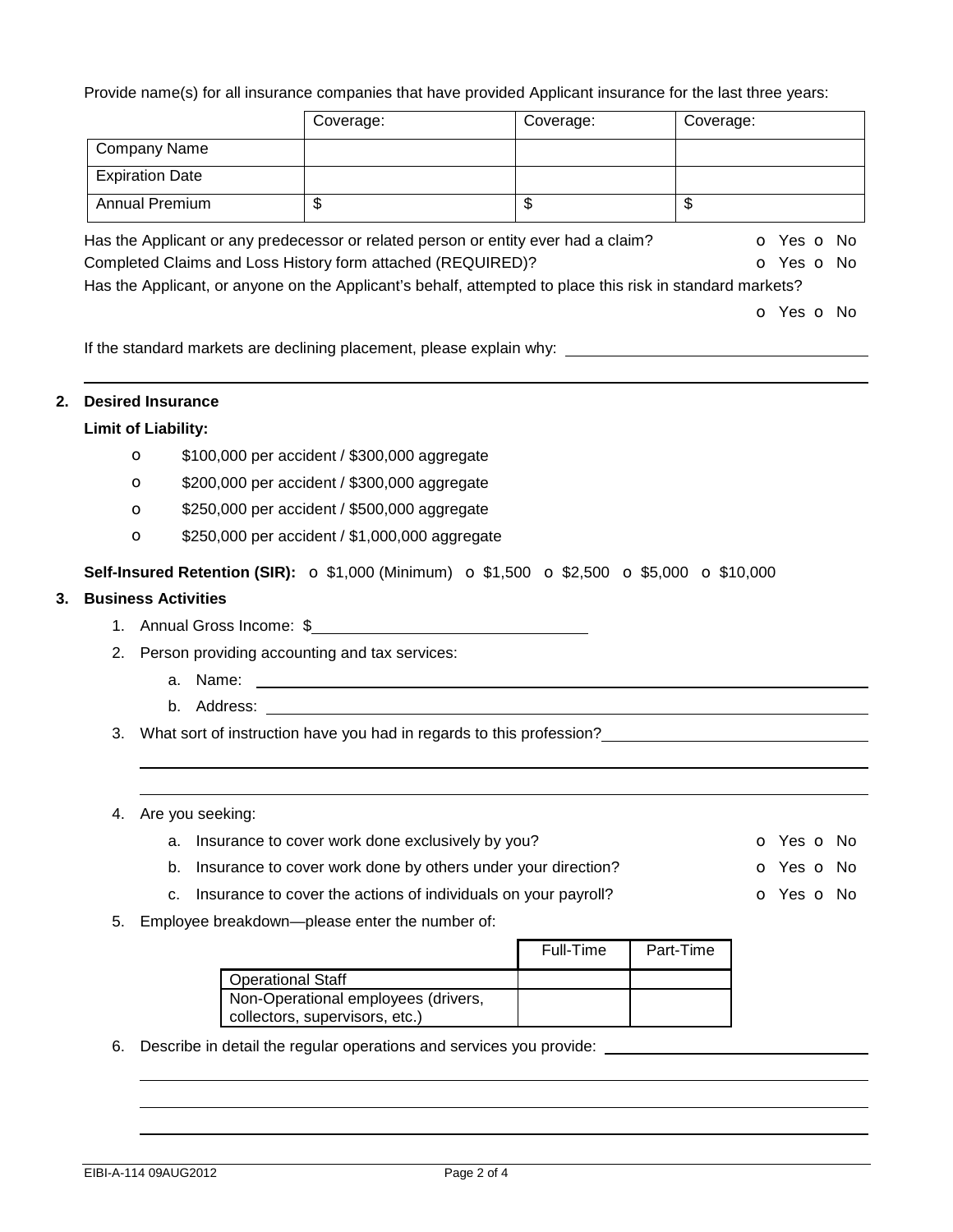7. Describe the types of claims that are commonly made in your field of expertise:

|  | 8. Provide names of any partners or principal owners involved in the business: |  |
|--|--------------------------------------------------------------------------------|--|
|  | <b>YEARS WITH</b>                                                              |  |

| <b>TITLE</b> | <b>NAME</b> | YEARS WITH YEARS OF<br><b>THE FIRM</b> | <b>EXPERIENCE</b> |
|--------------|-------------|----------------------------------------|-------------------|
|              |             |                                        |                   |
|              |             |                                        |                   |
|              |             |                                        |                   |
|              |             |                                        |                   |
|              |             |                                        |                   |

## **REPRESENTATIONS AND WARRANTIES**

The "Applicant" is the party to be named as the "Insured" in any insuring contract if issued. By signing this Application, the Applicant for insurance hereby represents and warrants that the information provided in the Application, together with all supplemental information and documents provided in conjunction with the Application, is true, correct, inclusive of all relevant and material information necessary for the Insurer to accurately and completely assess the Application, and is not misleading in any way. The Applicant further represents that the Applicant understands and agrees as follows: (i) the Insurer can and will rely upon the Application and supplemental information provided by the Applicant, and any other relevant information, to assess the Applicant's request for insurance coverage and to quote and potentially bind, price, and provide coverage; (ii) the Application and all supplemental information and documents provided in conjunction with the Application are warranties that will become a part of any coverage contract that may be issued; (iii) the submission of an Application or the payment of any premium does not obligate the Insurer to quote, bind, or provide insurance coverage; and (iv) in the event the Applicant has or does provide any false, misleading, or incomplete information in conjunction with the Application, any coverage provided will be deemed void from initial issuance.

The Applicant hereby authorizes the Insurer and its agents to gather any additional information the Insurer deems necessary to process the Application for quoting, binding, pricing, and providing insurance coverage including, but not limited to, gathering information from federal, state, and industry regulatory authorities, insurers, creditors, customers, financial institutions, and credit rating agencies. The Insurer has no obligation to gather any information nor verify any information received from the Applicant or any other person or entity. The Applicant expressly authorizes the release of information regarding the Applicant's losses, financial information, or any regulatory compliance issues to this Insurer in conjunction with consideration of the Application.

The Applicant further represents that the Applicant understands and agrees the Insurer may: (i) present a quote with a Sublimit of liability for certain exposures, (ii) quote certain coverages with certain activities, events, services, or waivers excluded from the quote, and (iii) offer several optional quotes for consideration by the Applicant for insurance coverage. In the event coverage is offered, such coverage will not become effective until the Insurer's accounting office receives the required premium payment.

The Applicant agrees that the Insurer and any party from whom the Insurer may request information in conjunction with the Application may treat the Applicant's facsimile signature on the Application as an original signature for all purposes.

The Applicant acknowledges that under any insuring contract issued, the following provisions will apply:

1. A single Accident, or the accumulation of more than one Accident during the Policy Period, may cause the per Accident Limit and/or the annual aggregate maximum Limit of Liability to be exhausted, at which time the Insured will have no further benefits under the Policy.

2. The Insured may request the Insurer to reinstate the original Limit of Liability for the remainder of the Policy period for an additional coverage charge, as may be calculated and offered by the Insurer. The Insurer is under no obligation to accept the Insured's request.

3. The Applicant understands and agrees that the Insurer has no obligation to notify the Insured of the possibility that the maximum Limit of Liability may be exhausted by any Accident or combination of Accidents that may occur during the Policy Period. The Insured must determine if additional coverage should be purchased. The Insurer is expressly not obligated to make a determination about additional coverage, nor advise the Insured concerning additional coverage.